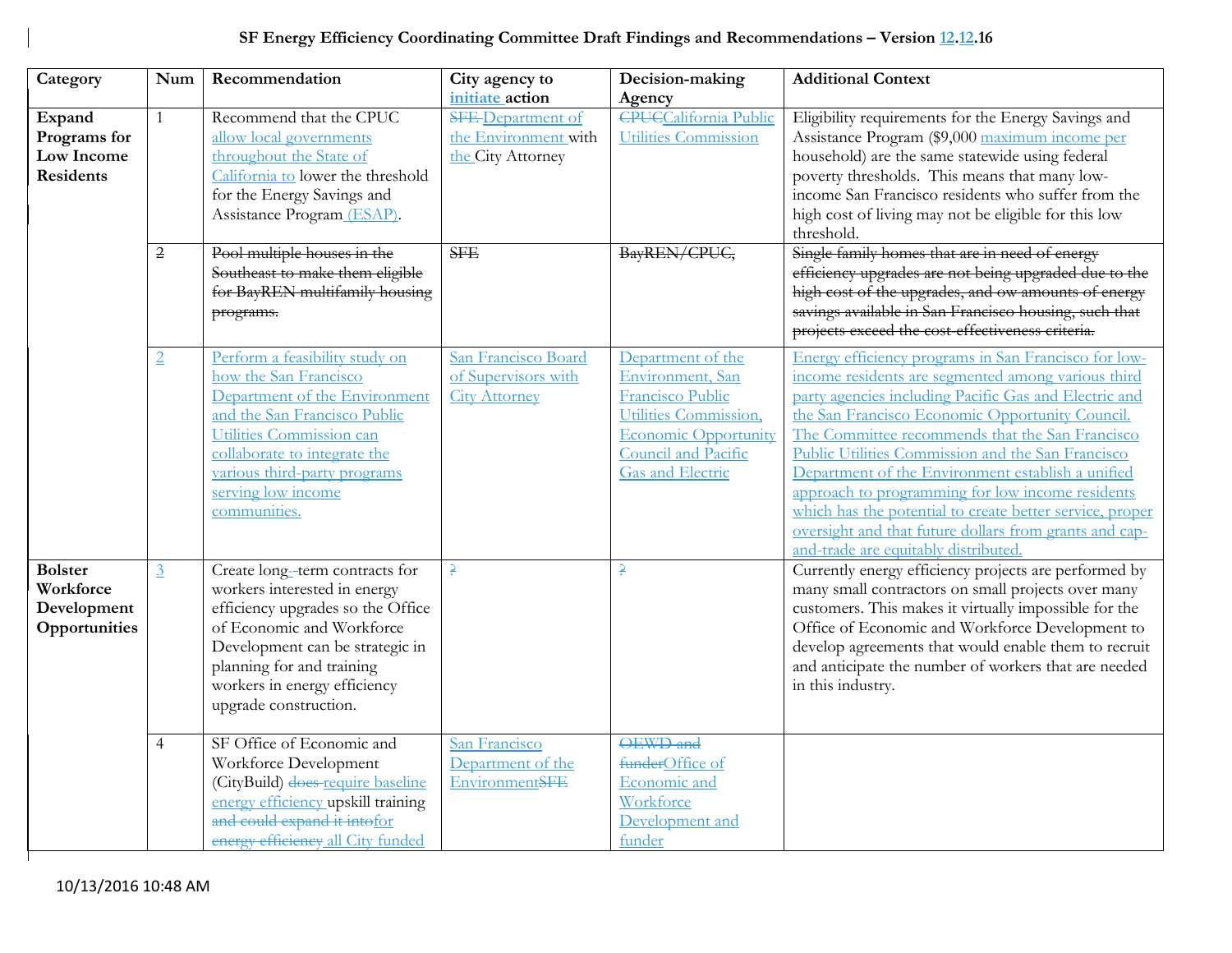## **SF Energy Efficiency Coordinating Committee Draft Findings and Recommendations – Version 12.12.16**

|                                                                     |   | sources and contractors that                                                                                                                                                                                                                                                                                                                                                         |                                                             |                                                                                                                        |                                                                                                                                                                                                                                                                                                                                                                                                                                                                                                                                                                                       |
|---------------------------------------------------------------------|---|--------------------------------------------------------------------------------------------------------------------------------------------------------------------------------------------------------------------------------------------------------------------------------------------------------------------------------------------------------------------------------------|-------------------------------------------------------------|------------------------------------------------------------------------------------------------------------------------|---------------------------------------------------------------------------------------------------------------------------------------------------------------------------------------------------------------------------------------------------------------------------------------------------------------------------------------------------------------------------------------------------------------------------------------------------------------------------------------------------------------------------------------------------------------------------------------|
|                                                                     |   | operate in San Francisco-                                                                                                                                                                                                                                                                                                                                                            |                                                             |                                                                                                                        |                                                                                                                                                                                                                                                                                                                                                                                                                                                                                                                                                                                       |
| Increase<br>Financing for<br>Small<br><b>Businesses</b><br>Upgrades | 5 | <b>Create-CleanPowerSF</b> creates a<br>pilot micro-loan program or<br>establish on-bill repayment for<br>small businesses for projects<br>below \$5,000.                                                                                                                                                                                                                            | <b>SFESan Francisco</b><br>Department of the<br>Environment | PG&E and<br><b>SFPUCPacific Gas and</b><br>Electric and the<br>California Public<br>Utilities Commission               | Small business owners receiving energy efficiency<br>upgrades are responsible for paying whatever is not<br>covered by rebates which averages around 22% of the<br>projects cost. Currently on bill repayment has a \$5,000<br>loan amount minimum, which precludes small<br>businesses from the program since some of them do<br>not have the cash to pay the co-pay up front.<br>Currently the San Francisco Department of the<br>Environment has a pilot micro-loan program to help<br>businesses fill the gap. The Committee recommends<br>the pilot be extended to CleanPowerSF. |
|                                                                     | 6 | Move towards the Support the<br>San Francisco Department of the<br>Environment's efforts to<br>implement the (whole building)<br>multifamily BayREN model for<br>Commercial Energy Watch<br>programs. The Board of<br>Supervisors can be particularly<br>helpful in advocating for this<br>policy when it moves to the<br>California Public Utilities<br>Commission in two years.    | <b>SFESan Francisco</b><br>Department of the<br>Environment | PG&E (possibly also<br><b>CPUC?</b> ) Pacific Gas<br>and Electric and the<br>California Public<br>Utilities Commission | Under the BayREN model there is more flexibility for<br>the San Francisco Department of the Environment to<br>provide energy efficiency upgrades versus the Energy<br>Watch program which has more stringent restrictions<br>preventing looking at comprehensive upgrades for the<br>customer. The San Francisco Department of the<br>Environment is working through a grant from the<br>U.S. Department of Energy to move towards the<br><b>BayREN</b> model for Commercial Energy Watch<br>programs.                                                                                |
|                                                                     |   | City recommend CPUC and<br>PG&E allow Energy Watch<br>elients to receive actual not<br>deemed savings. Support pay for<br>performance at the San<br><b>Francisco Public Utilities</b><br>Commission and the San<br>Francisco Department of the<br>Environment to develop energy<br>efficiency programs in<br>CleanPowerSF to integrate pay<br>for performance incentive<br>measures. | <b>SFESan Francisco</b><br>Department of the<br>Environment | PG&E, CPUCSan<br>Francisco Public<br>Utilities Commission                                                              | The rebate amount available to the commercial sector<br>is only for changes that are made that surpass current<br>code. This means that businesses far behind code are<br>not eligible to receive incentives for the savings<br>coming up to code; therefore, the incentives are<br>relatively small compared to the cost. There is a<br>movement from paying for each measure such as a<br>lightbulb retrofit, to create energy efficiency based on<br>actual energy savings.                                                                                                        |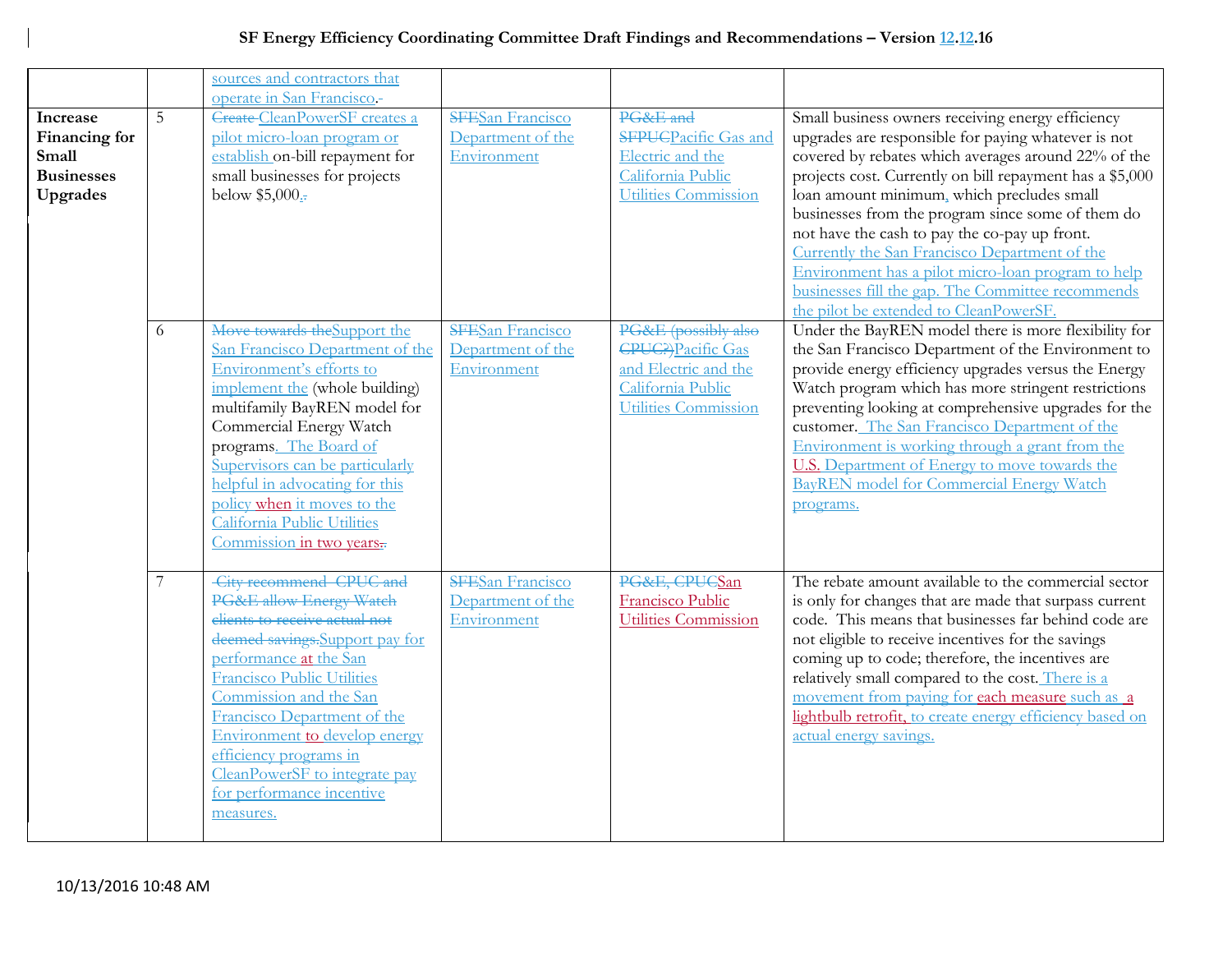|                                                  | 8  | Form a model in which<br>independent businesses of<br>similar type can be considered<br>together in terms of energy<br>savings.                                                                                                                                                     | <b>SFESan Francisco</b><br>Department of the<br>Environment                         | Small businesses                                | Small businesses are not seeing the same subsidies as<br>large buildings and businesses because they are using<br>less energy. This is in fact the same problem<br>independent grocers face in competition in wholesale<br>purchasing and retail pricing with Formula Retails like<br>Walgreens who may be ordering less product (or using<br>less energy per individual location) but have bulk                                                                                                                                                                                                                                                                                                                                             |
|--------------------------------------------------|----|-------------------------------------------------------------------------------------------------------------------------------------------------------------------------------------------------------------------------------------------------------------------------------------|-------------------------------------------------------------------------------------|-------------------------------------------------|----------------------------------------------------------------------------------------------------------------------------------------------------------------------------------------------------------------------------------------------------------------------------------------------------------------------------------------------------------------------------------------------------------------------------------------------------------------------------------------------------------------------------------------------------------------------------------------------------------------------------------------------------------------------------------------------------------------------------------------------|
|                                                  |    |                                                                                                                                                                                                                                                                                     |                                                                                     |                                                 | purchasing power and are considered cumulatively in<br>their numbers receive higher subsidies in the SF<br>Energy Watch program-                                                                                                                                                                                                                                                                                                                                                                                                                                                                                                                                                                                                             |
| <b>Streamline</b><br>the Process<br>for Upgrades | 9  | Introduce an ordinance<br>requiring Increased outreach on<br>existing energy efficiency<br>programs from various city<br>agencies. that public interfacing<br>City agencies -promote energy<br>efficiency to their clients as part<br>of their department's Climate<br>Action Plan. | <b>SFESan Francisco</b><br><b>Board of Supervisors</b>                              | City agencies                                   | There are many opportunities for encouraging energy<br>efficiency upgrades when individuals come into<br>contact with the City including at the City Assessors<br>Office and Small Business Office.City agencies. To<br>reach San Francisco's climate action goals City<br>departments track their green house gas emissions and<br>create reduction plans in an annual report called the<br>departmental Climate Action Plan. The Committee<br>recommends the energy efficiency planning by<br>departments extend beyond the activity of the<br>department to how interactions with clients is helping<br>the City increate energy efficiency and how the<br>interactions are helping the City meet its green house<br>gas reduction goals. |
|                                                  | 10 | Create-Introduce an ordinance<br>establishing benchmarking for<br>multifamily buildings.                                                                                                                                                                                            | SFEBoard of<br>Supervisors San<br><b>Francisco Department</b><br>of the Environment | Board of Supervisors                            | The City already has a benchmarking ordinance for<br>the commercial sector that allows the City to analyze<br>energy usage for certain businesses - this currently<br>does not extend to multifamily buildings.                                                                                                                                                                                                                                                                                                                                                                                                                                                                                                                              |
|                                                  | 11 | Modify San Francisco's historical<br>preservation requirements to<br>better enable efficiency and<br>renewablesDevelop a more<br>affordable solution for energy<br>efficienct windows.                                                                                              | San Francisco<br>Department of the<br>Environment                                   | San Francisco<br>Department of City<br>Planning | Window replacements are currently required to be<br>wood, a much more costly option. The City has a<br>policy opposing the use of vinyl; however, there are<br>other options for windows, ie fiberglass, that are<br>paintable, require little maintenance, and significantly<br>less expensive.                                                                                                                                                                                                                                                                                                                                                                                                                                             |
|                                                  | 12 | San Francisco Public Utilities<br>Commission continue to work<br>with the San Francisco<br>Department of the Environment                                                                                                                                                            |                                                                                     |                                                 | The San Francisco Department of the Environment<br>currently operates multiple private sector energy<br>efficiency programs providing services to thousands<br>of businesses, property managers, building owners and<br>tenants in multiple languages throughout the city since                                                                                                                                                                                                                                                                                                                                                                                                                                                              |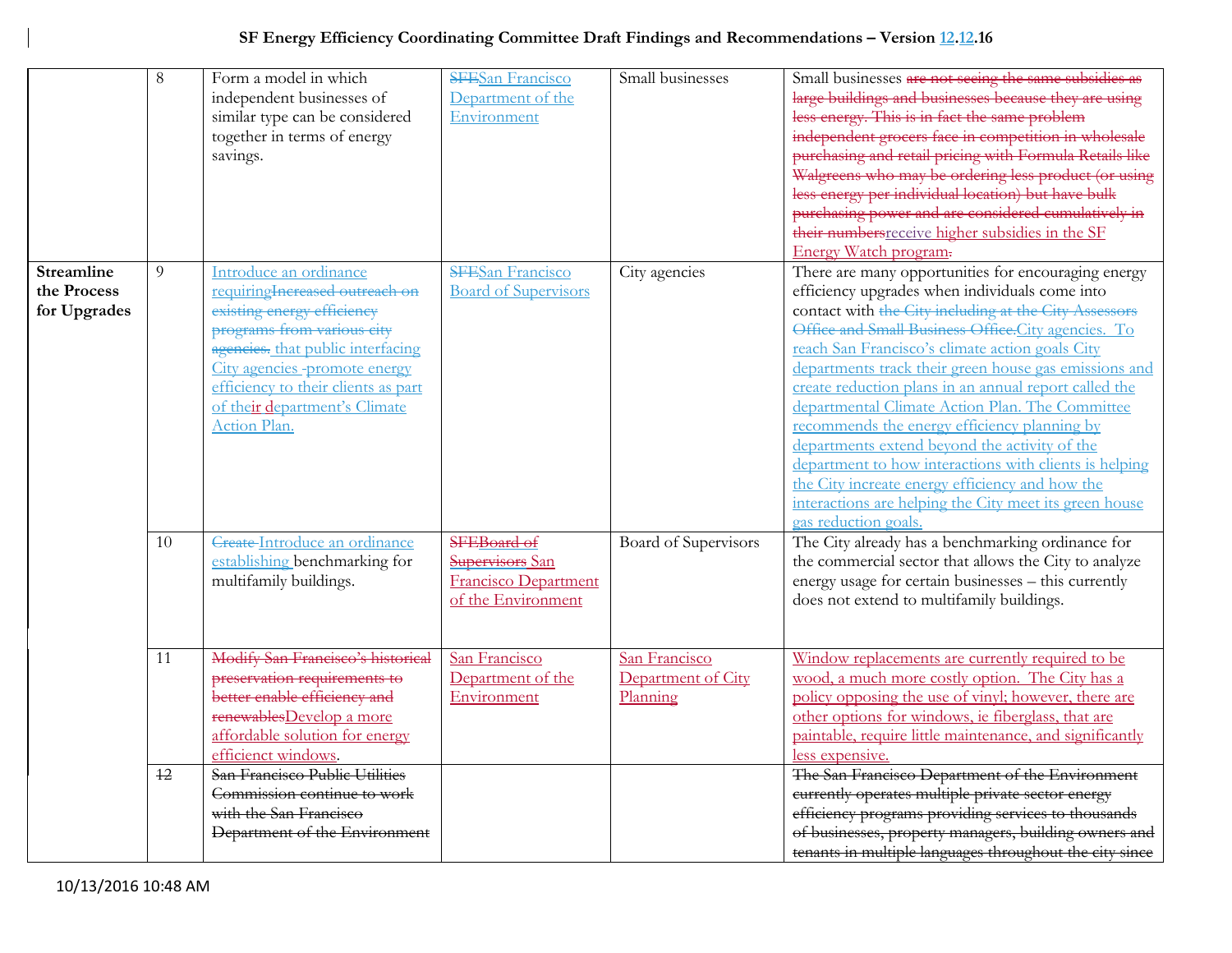|          | on CleanPowerSF energy           |                             |                              | 2001 (current funding through BayREN, PG&E,              |
|----------|----------------------------------|-----------------------------|------------------------------|----------------------------------------------------------|
|          | efficiency programs.             |                             |                              | CEC, and USDOE) SFPUC has knowledge,                     |
|          |                                  |                             |                              | infrastructure and track record to develop and           |
|          |                                  |                             |                              | implement energy efficiency for municipal buildings.     |
| $12 + 3$ | San Francisco Public Utilities   | <b>SFPUC and SFESan</b>     | San Francisco Public         |                                                          |
|          | Commission and the San           | Francisco Public            | Utilities Commission         |                                                          |
|          | Francisco Department of the      | <b>Utilities Commission</b> | and San Francisco            |                                                          |
|          | Environment work with other      | and San Francisco           | Department of the            |                                                          |
|          | CCAs on lessons learned for      | Department of the           | EnvironmentSFPUC/            |                                                          |
|          | energy efficiency and workforce  | Environment                 | <b>SFE</b>                   |                                                          |
|          | development (e.g. Richmond       |                             |                              |                                                          |
|          | Build workforce development      |                             |                              |                                                          |
|          | program, on-bill financing)      |                             |                              |                                                          |
| 1344     | San Francisco Public Utilities   | SFPUC/SFESan                | <b>CPUCSan Francisco</b>     | Currently these programs don't exist as CleanPowerSF     |
|          | Commission and the San           | Francisco Public            | <b>Public Utilities</b>      | is brand new, and there is potential to serve hard to    |
|          | Francisco Department of the      | <b>Utilities Commission</b> | Commission                   | reach populations by designing innovative programs       |
|          | Environment offer Customer-      | and the San Francisco       |                              | that make it easier for owners to undertake efficiency   |
|          | friendly programs for energy and | Department of the           |                              | upgrades. For non-profit managed affordable multi-       |
|          | water efficiency, along with     | Environment                 |                              | family housing, this is especially useful outside of the |
|          | renewables and storage options.  |                             |                              | 10-15 year financing lifecycle of the buildings. The     |
|          |                                  |                             |                              | Committee recommends that the San Francisco              |
|          |                                  |                             |                              | Department of the Environment and the San                |
|          |                                  |                             |                              | Francisco Public Utilities Commission continue to        |
|          |                                  |                             |                              | work together on the development and                     |
|          |                                  |                             |                              | implementation of energy efficiency programs. The        |
|          |                                  |                             |                              | San Francisco Department of the Environment              |
|          |                                  |                             |                              | currently operates multiple private sector energy        |
|          |                                  |                             |                              | efficiency programs providing services to thousands      |
|          |                                  |                             |                              | of businesses, property managers, building owners and    |
|          |                                  |                             |                              | tenants in multiple languages throughout the city since  |
|          |                                  |                             |                              | 2001 (current funding through BayREN, PG&E,              |
|          |                                  |                             |                              | CEC, and USDOE). SFPUC has the knowledge,                |
|          |                                  |                             |                              | infrastructure and track record to develop and           |
|          |                                  |                             |                              | implement energy efficiency for municipal buildings.     |
| 1445     | Recommend that the California    | <b>SFE?San Francisco</b>    | <b>CPUCCalifornia Public</b> | There are various programs to manage demand;             |
|          | Public Utilities Commission      | Department of the           | Utilities Commission         | however, the City has not been able to propose to add    |
|          | create increased flexibility to  | Environment                 |                              | demand response and management to its Energy             |
|          | allow the layering of energy     |                             |                              | Watch program.                                           |
|          | efficiency programs with         |                             |                              |                                                          |
|          | demand management and            |                             |                              |                                                          |
|          | demand response programs.        |                             |                              |                                                          |